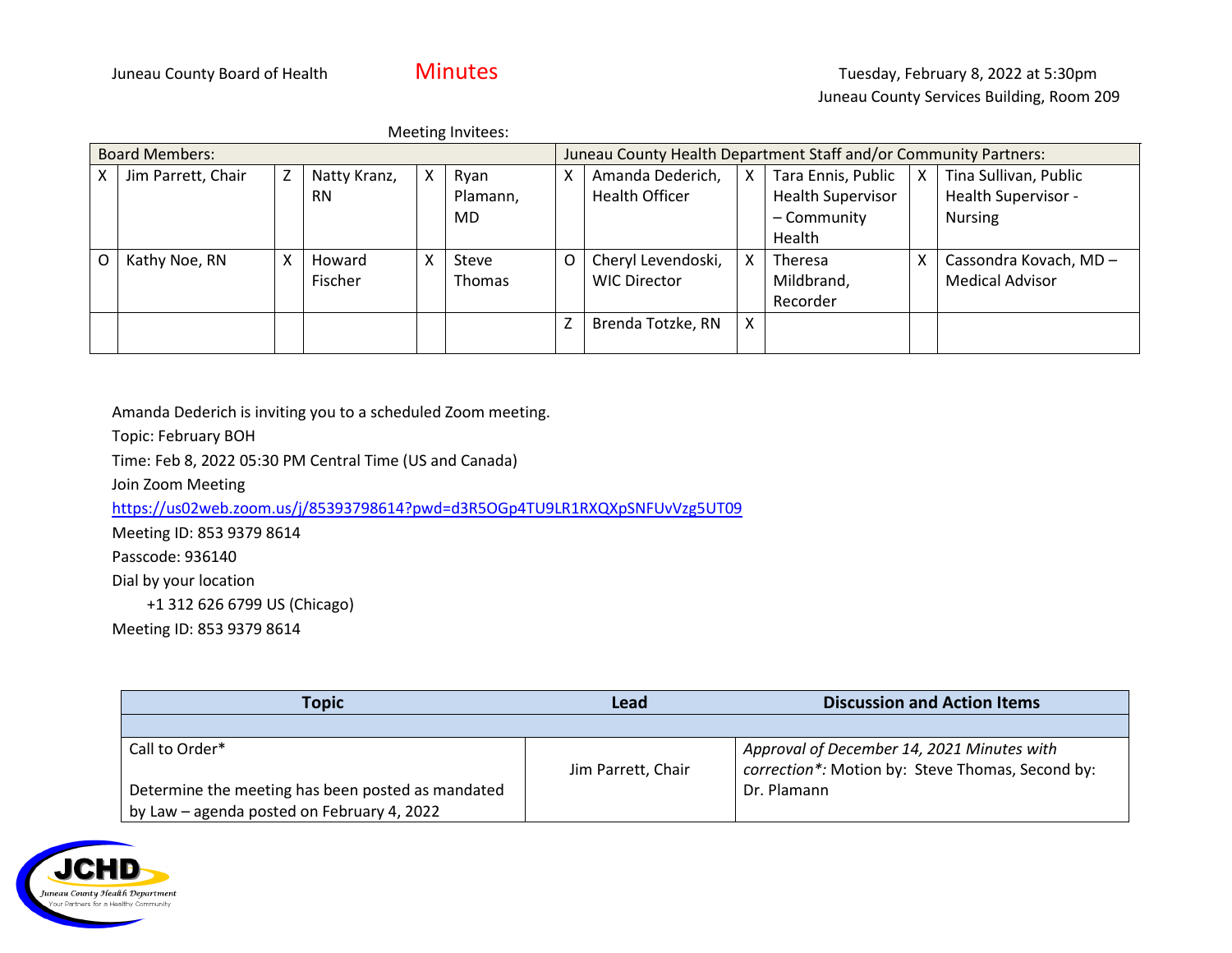$\blacksquare$ 

┰

Juneau County Services Building, Room 209

| <b>Medical Advisor Report</b> |                                                                                                                                                                                                                                                    | Cassondra Kovach, MD,<br><b>Medical Advisor</b> | COVID admissions are down. Vaccinations are steady.<br>Kids' doses are steady and MBMC staff are<br>encouraging the vaccinations.                                                                                                                                                                                                                                                                                                                                                                                                                                                                                                                                                                                                                                                                                                                                                                                                                                                                                                                                                                                                                                |  |  |
|-------------------------------|----------------------------------------------------------------------------------------------------------------------------------------------------------------------------------------------------------------------------------------------------|-------------------------------------------------|------------------------------------------------------------------------------------------------------------------------------------------------------------------------------------------------------------------------------------------------------------------------------------------------------------------------------------------------------------------------------------------------------------------------------------------------------------------------------------------------------------------------------------------------------------------------------------------------------------------------------------------------------------------------------------------------------------------------------------------------------------------------------------------------------------------------------------------------------------------------------------------------------------------------------------------------------------------------------------------------------------------------------------------------------------------------------------------------------------------------------------------------------------------|--|--|
|                               | <b>Health Officer Update</b><br>COVID and Public Health Infrastructure Budget<br>Summary<br>2021 Public Health Tax Levy Spending<br>$\overline{\phantom{a}}$<br><b>Voucher Process</b><br>$\overline{\phantom{a}}$<br><b>Meeting Presentations</b> | Amanda Dederich,<br><b>Health Officer</b>       | No additional COVID funding is expected at this time.<br>New positions are needed to spend current funding.<br>Strategies for funding allocation include: What do we<br>need? Requests to finance and personnel to hire and<br>recruit. Approval from County Board and finding<br>candidates to fill positions. Public Health Workforce<br>training opportunities are encouraged to bolster PH.<br>ARPA funding can be more external geared towards<br>our community health assessment planning which<br>could include housing, transportation, and workforce<br>development.<br>ELC funding is expecting underspending at this time.<br>Grant ends in October. Contact tracing is slowing<br>down at this time.<br>No specific funding for the community health<br>assessment.<br>Over \$100,000 is anticipated in underspending for<br>2021 tax levy after final audit. Hopes for the<br>underspending to be ear marked for community<br>health improvement.<br>Voucher documents are available upon request.<br>Different programs from the Health Dept. will start<br>presenting during the April 2022 BOH meeting and<br>continue for the rest of the year. |  |  |

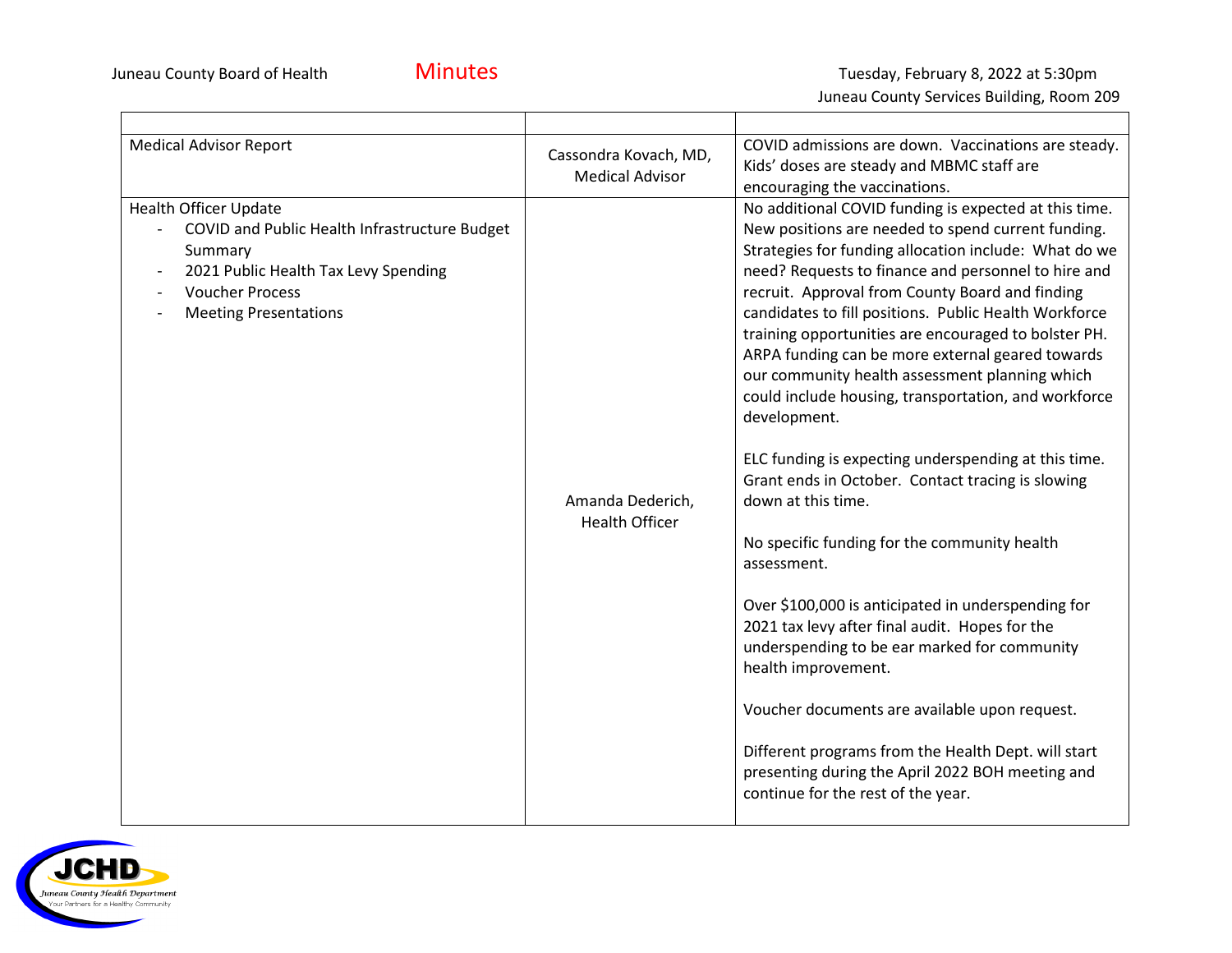Juneau County Board of Health **Minutes Minutes** Tuesday, February 8, 2022 at 5:30pm Juneau County Services Building, Room 209

|                                                                                                                                   |                                                               | Environmental Health Wood County Water lab<br>received one time funding of \$20,000. Not spent-<br>down and the water lab became sustainable quicker<br>than expected. A proposal to put the remaining<br>\$16,000 in a non-lapsing fund to use toward free<br>testing for residents of Juneau County will be<br>forthcoming.                                                                                                                                                                                                                                                                                                                                                                                                                                                                                                                                         |
|-----------------------------------------------------------------------------------------------------------------------------------|---------------------------------------------------------------|-----------------------------------------------------------------------------------------------------------------------------------------------------------------------------------------------------------------------------------------------------------------------------------------------------------------------------------------------------------------------------------------------------------------------------------------------------------------------------------------------------------------------------------------------------------------------------------------------------------------------------------------------------------------------------------------------------------------------------------------------------------------------------------------------------------------------------------------------------------------------|
| Public Health Program Update<br><b>COVID Update</b>                                                                               | Tina Sullivan,<br>Public Health Supervisor,<br><b>Nursing</b> | Shane Gesler, COVID response coordinator, gave<br>COVID update. Omicron is very infectious leading to a<br>shift in focus of COVID response. Continue to work<br>with high priority areas such as congregate settings<br>and schools. Contract tracers are still doing the up-<br>front work for those cases. Cases are declining.<br>Testing is down. New Lisbon testing site will be<br>coming to an end as the National Guard will be<br>reporting to help out with health care. Necedah and<br>Wonewoc school districts are still offering testing<br>through the schools. Preparedness coordinator<br>ordered 1000 N95 masks that have been distributed<br>throughout the county. An additional 2000 N95 have<br>been ordered. Vaccines are decreasing. Different<br>methods of outreach are being investigated to reach<br>community members who need vaccines. |
| <b>WIC Program Updates</b><br><b>WIC Staff Updates</b><br>March 2022 - Implementation of Online<br>Nutrition Education (ONE) tool | Cheryl Levendoski,<br><b>WIC Director</b>                     | WIC tech position has not been offered to a candidate<br>at this time. Position may be posted a second time in<br>the future.<br>Nutrition Education (ONE) tool information will begin<br>in March of 2022.<br>WIC emergency declaration has been extended<br>through July. Discussion for WIC clinic opening may<br>begin as numbers continue to drop. A hybrid option<br>may be explored.                                                                                                                                                                                                                                                                                                                                                                                                                                                                           |